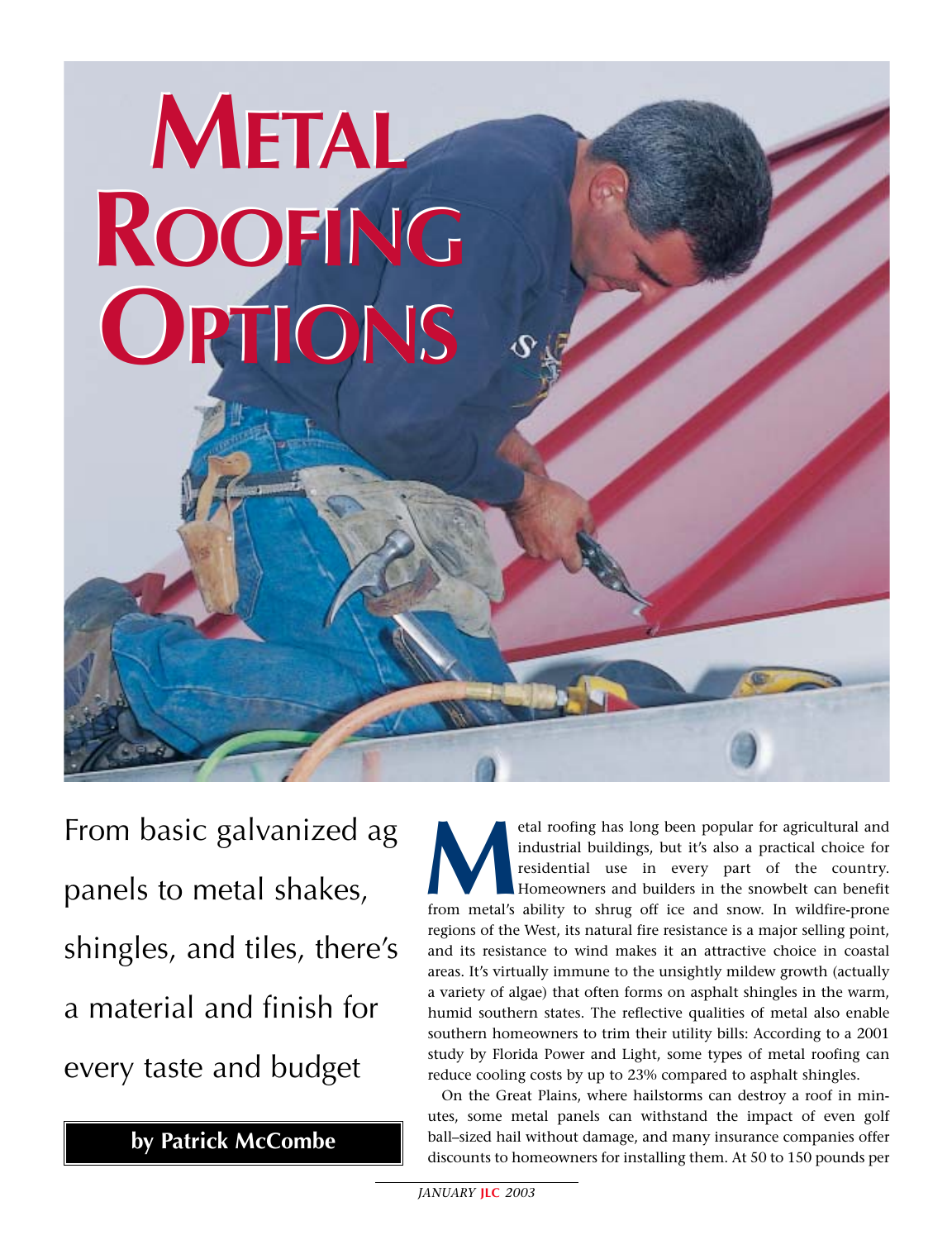

**Figure 1.** Exposed-fastener metal roofing has long been used for barns and industrial buildings because it's inexpensive, installs quickly, and lasts 30 or 40 years. It also makes a great residential roof in areas with a rural character, especially in hot or snowy regions.

square, metal has the lowest weight of any residential roofing, making it attractive in seismically active areas, where heavier roof systems can stress framing members during earthquakes. In many cases, its light weight permits installations over an existing roof, eliminating the labor-intensive tear-off process and the cost of disposal.

The installed cost of metal is higher than that of asphalt shingles, but when life expectancy and maintenance costs are factored in, metal compares favorably to less expensive roofing materials, especially in the South, where asphalt shingles last an average of just 17 years. Environment-conscious consumers and trade groups also like to point out that while asphalt roofing ends up in the landfill at the end of its life span, metal roofing can be recycled.

Those benefits are characteristic of all metal roofing, but selecting the right material for a given application requires some thought. The range of choices — in type of metal, thickness, finish, and method of application — is wider than it's ever been and continues to grow. For organizational purposes, though, all metal roofing products can be divided into three general categories: exposed-fastener panels, standing-seam roofing, and modular panels.

# **Exposed-Fastener Panels**

For many people, the words "metal roofing" bring to mind the screw-down or nail-down agricultural material, or "ag panel," used on barns and industrial buildings, as well as some residences (see Figure 1). Easily identified by the lengthwise ridges that stiffen the panels and overlap to provide a weathertight seal at the edges, exposed-fastener panels are attached with galvanized screws or nails over a plywood deck or on spaced purlins.

*Ridges or flats?* The panels are fastened to the deck or purlins with special-purpose nails or screws equipped with neoprene or EPDM washers, which compress beneath the fastener head to seal the puncture left by the shank. Nails — the fastener of choice in the days before reliable battery-powered screw guns and still used in some areas — should always be driven through the raised ridges between flats.



**Figure 2.** Many installers put screws in the ribs even though manufacturers discourage it. The practice is a holdover from when the dominant fasteners were nails. Using screws and installing them in the flat sections of the panel is considered a better practice by manufacturers, because of screws' lower shear strength and better sealing compared to nails.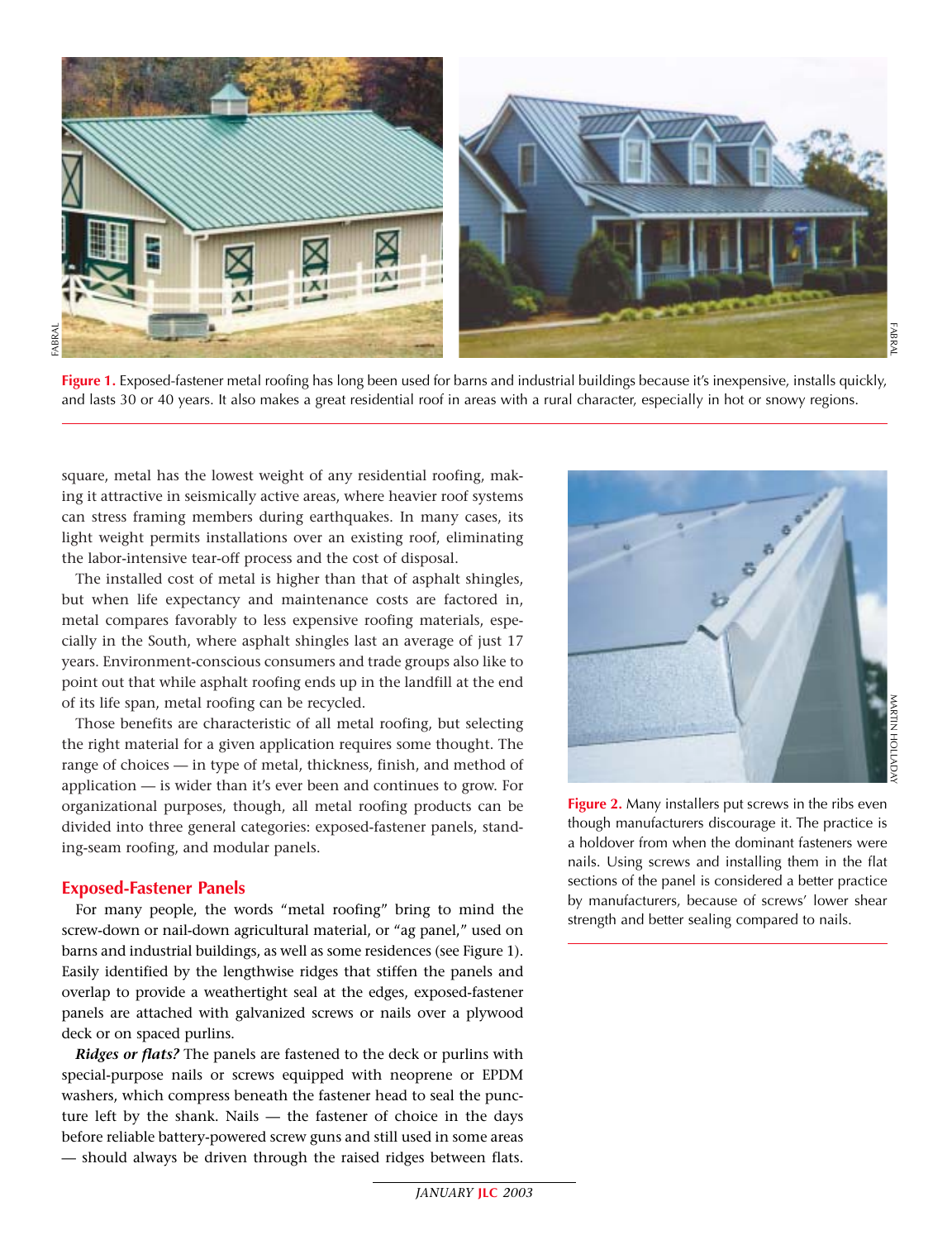

**Figure 3.** Rubber closure strips seal up the cavities under the ribs of exposed-fastener panels. Inside closure strips go under the panel, sealing eaves; outside closure strips lie on top, sealing under the ridge cap. Adhesive strips (shown on the outside closure) keep strips properly positioned while the roofing or ridge cap is fastened.

Most roofs today, however, are fastened with screws, and while many installers also run screws through the ridges, manufacturers advise against it. Screws have lower shear strength than nails, which makes them vulnerable to breakage when they're left sticking out far enough to clear the ribs, and adequately tightening screws without crushing the ridge takes a delicate touch (Figure 2, previous page).

While it may seem counterintuitive to those used to fastening with nails, screws should be driven into the flats, at the spacing specified by the manufacturer.

Because each screw hole represents a potential leak, it's worth taking the time to do this part of the job right. Frank Farmer of American Roofs in Flushing, Mich., frequently sees problems with screws from improper installation. "Installers run them in at an angle, or they don't tighten them enough so the washers don't seal correctly — and small leaks can eventually rot the sheathing," he says. Troy Thomas of Fabral, one of North America's largest metal roofing producers, notes that choosing screws with EPDM washers, rather than lower-cost neoprene, will reduce the possibility of leaks at fasteners.

> With installed prices starting at about \$150 per square, exposed-fastener panels are the least expensive variety of metal roofing, but this approach does have some drawbacks. Its rustic appearance is inappropriate for some applications, and the protruding fasteners tend to catch leaves and other debris as well as inhibiting snow from sliding off the roof. The panel ridges also create voids beneath the panels that provide ideal habitat for some insects and small animals. While manufacturers provide foam rubber closure strips to seal these cavities, skeptics wonder if the closure strips will last as long as the panels (Figure 3). But Jerry Iselin of Metal Roof Specialties in Tacoma, Wash., says, "I've only seen problems with closure strips maybe a half-dozen times, where they shrunk from poor manufacturing or birds pecked them out to use for nesting material." High-quality closure strips are laminations of two types of foam rubber: A softer outer layer for sealing is bonded to a more rigid internal foam that resists compression.

> > Originally made for barns and industrial buildings, screwdown panels frequently use trim accessories that look out of scale on smaller, residential structures. Many installers make their own on a metal brake or have panel fabricators make smaller versions of their standard trim pieces (Figure 4). When ordering exposed-fastener panels for a residential application, ask your supplier what accessories will look best.

**Figure 4.** Color-matched flashings, drip-edge, and ridge caps like these from Atas mean that installing metal roofing requires little custom fabrication, but flat sheets for custom crickets and trim are available in the manufacturer's palette of colors.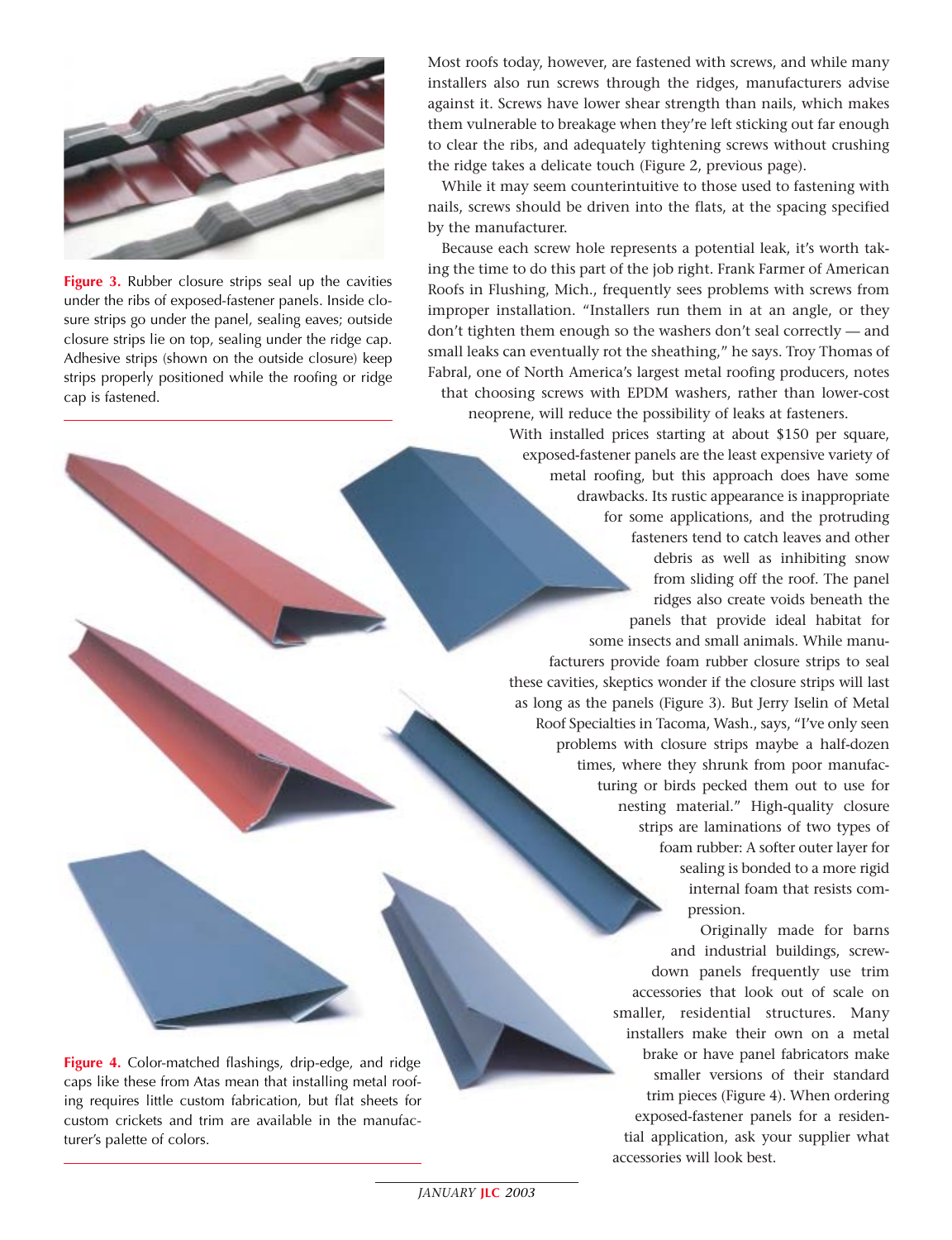# **Standing-Seam Roofing**

Standing-seam roofing takes its name from the vertical ridges created where the roll-formed panels are joined at the edges. In traditional standing-seam construction, L-shaped metal cleats nailed to the deck or spaced purlins are crimped between adjoining panels to provide a watertight joint that also locks the roofing in place. The absence of exposed fasteners gives it a more finished look than nail- or screw-down panels, making it a popular choice for a wide variety of traditional and contemporary building types.

*Site-fabricated roofing.* In the past, all standing-seam roofing was made from metal plates or sheets that were



formed into panels with hand tools on the job site. Today, coil stock is used instead of plates or sheets, and mechanized metal-forming equipment has made the process faster and easier (Figure 5). Factory-produced panels are also available, and although they can be difficult to ship (unlike exposed-fastener panels, they can't be stacked, so manufacturers often charge a premium for the necessary crating and handling), some roofers feel that the heavier stationary equipment results in a better-quality product. Jerry Iselin notes that using factory-produced panels also increases the builder's chances of getting satisfaction if there are problems with the material. With a site-fabricated roof, you have only the roofer to deal with if he's uncooperative or out of business, you're out of luck.

**Figure 5.** Forming standing-seam panels on site used to mean folding and crimping sheet stock with hand tools, but modern tow-behind roll-forming equipment can quickly make standing-seam and exposedfastener panels to virtually any length.





**Figure 6.** Motorized crimpers (left) seam panels with little effort but lots of time. Manufacturers are now producing snap-together panels that look hand-seamed but install faster (above).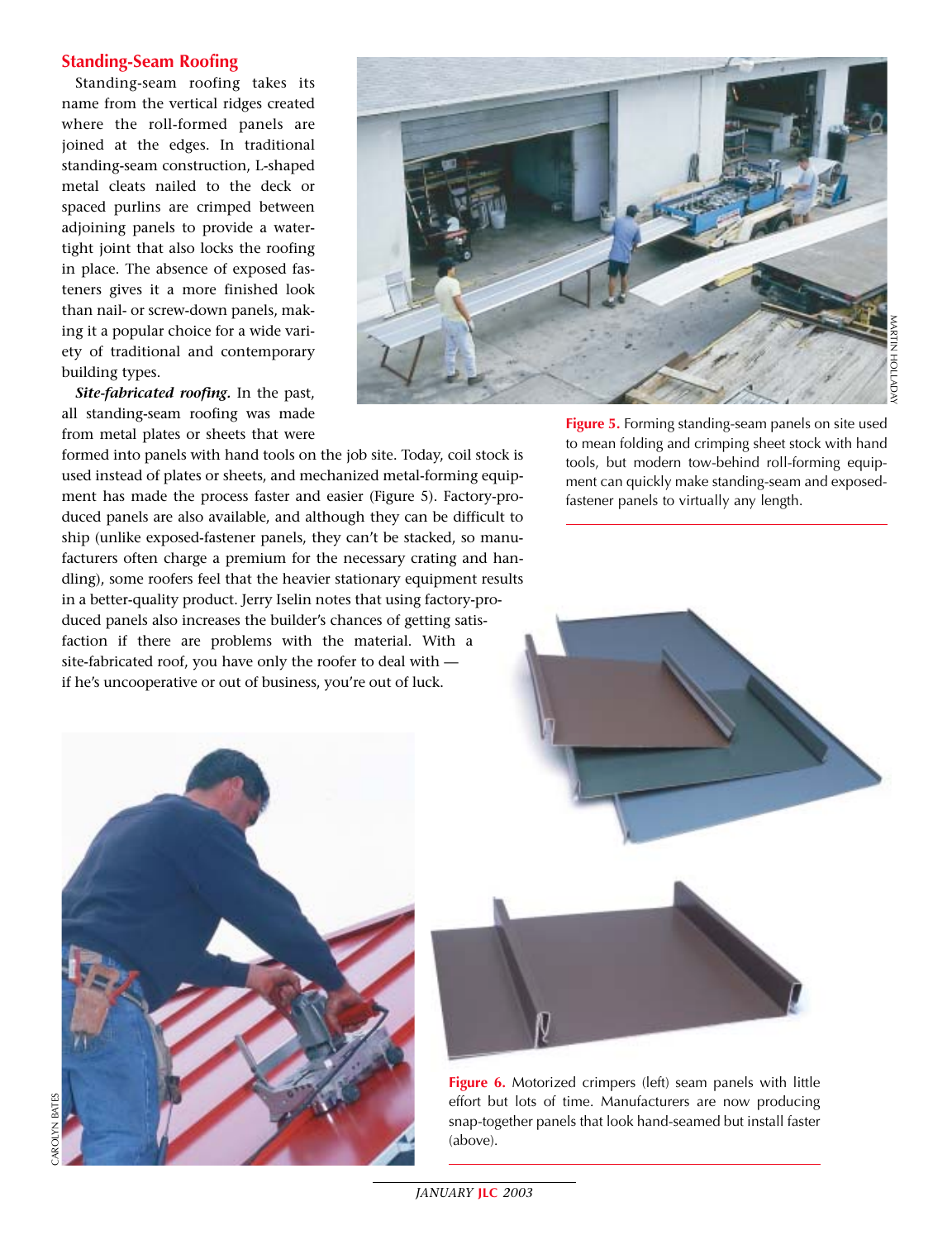

**Figure 7.** Modular roofing products, the fastest-growing segment of the metal roofing industry, fit well in older neighborhoods. They blend easily with more conventional roofing materials like asphalt, cedar shingles, and concrete tile but offer the longevity, durability, and weight advantage of metal. Clockwise from left are the Tasman Decra Shingle, ASC Tek Guard, and GP Centura.



*Self-locking panels.* Traditional standing-seam roofing calls for special tools like brakes and shears, and installers need advanced metalworking skills more often associated with custom duct fabricating than roofing. To streamline the process, many roofers are turning to so-called snap lock panels, which can be assembled without crimping (Figure 6, previous page).

*Underlayment.* While other types of metal roofing can be installed directly over existing roofing, Frank Farmer of American Roofs won't put a standing-seam roof over anything but a flat deck. According to Farmer, surface irregularities created by the old roofing will bind the panels, preventing them from moving with changes in temperature. The resulting ripples in the flat sections of the panel, or "oil-canning," are painfully obvious. "The one time we tried it, we ended up removing half the roof that was already installed because it looked terrible," Farmer says.

Some standing-seam installers will leave the old roofing in place, installing the new roofing over wood or metal purlins spaced 24 inches on-center, running parallel to the eaves. In addition to providing a smooth surface, the purlins provide convenient footholds for working on steep slopes, and they can be shimmed to compensate for sagging rafters or other surface irregularities.

# **Modular Panels**

Pressed into lightweight copper, steel, or aluminum to resemble shakes, shingles, or tiles, modular panels are the newest and fastestgrowing segment of the industry (Figure 7). Consumers appreciate their traditional look, and installers familiar with asphalt shingles or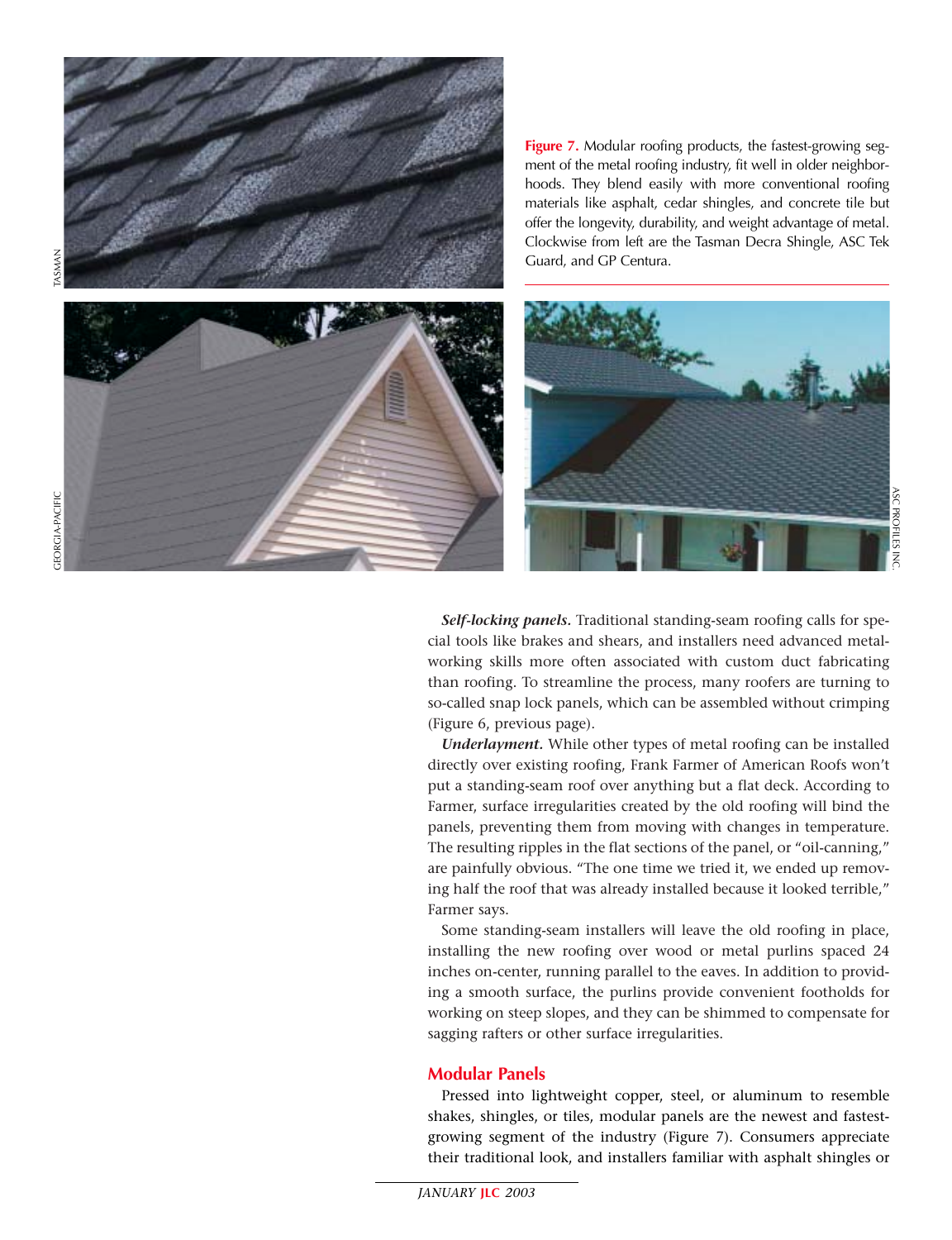

**Figure 8.** Matching trim accessories hide the 2x2 battens from view and give the roof a neat, finished appearance. The names of specific accessories are frequently shared among the various types of metal roofing, simplifying ordering and job-site terminology.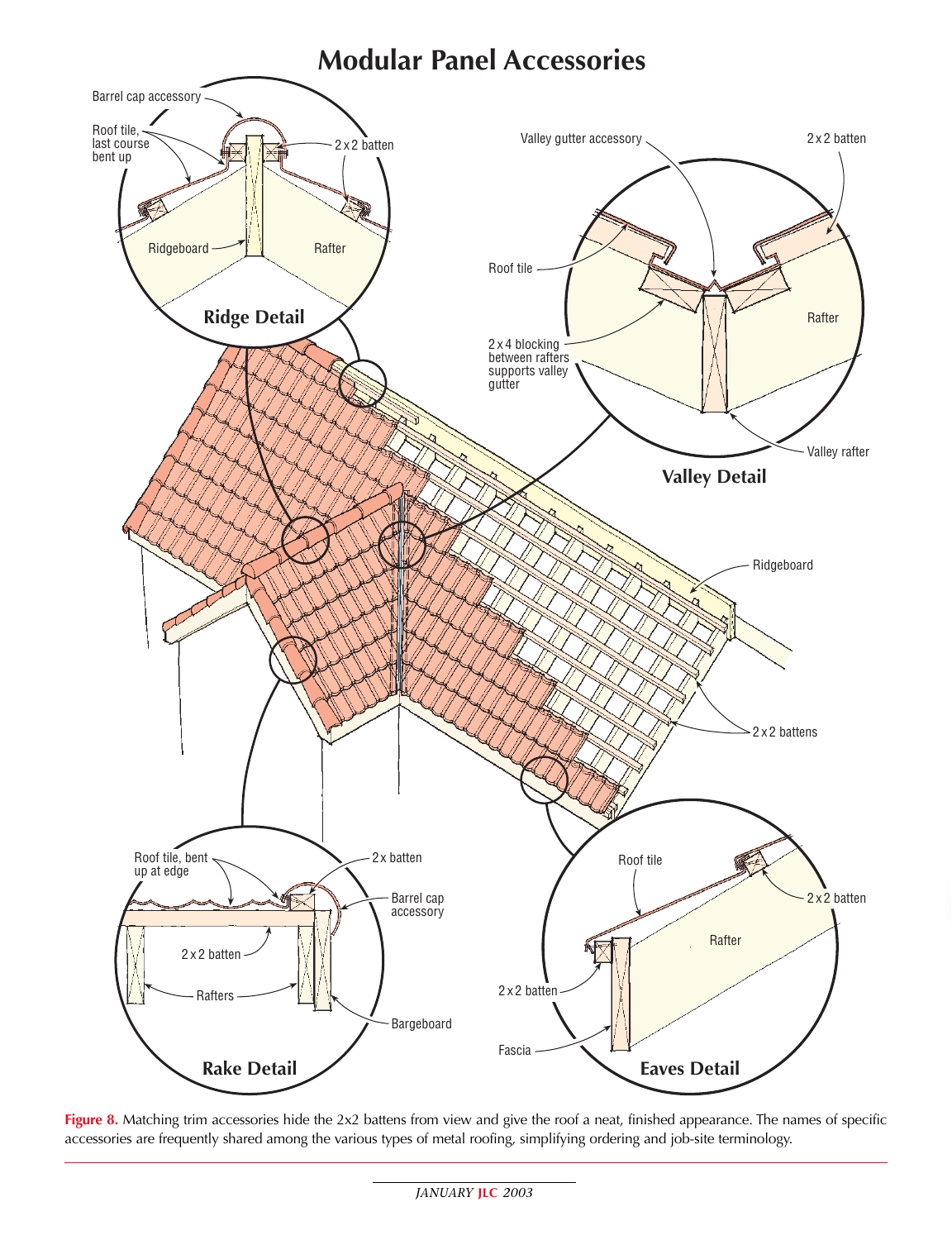**Figure 9.** Modular panels are installed over felt or proprietary underlayment either directly to the roof deck or on 2x2 battens. Systems without batten boards speed installation by eliminating the need to cut and nail down the wood pieces, but they can look flat compared to the deeply textured systems that use battens.



**Figure 10.** As with standingseam and exposed-fastener panels, installing modular panels is made easier by coordinating trim accessories. Clockwise from top left are starter, hip cap, ridge caps, and rake trim from Classic Products.

tile can usually make an easy transition to metal without investing heavily in equipment or training.

Modular panels are either nailed directly to the roof deck or installed on 2x2-inch battens spaced approximately 14 inches apart (Figure 8, previous page). Installing battens is extra labor but levels out surface irregularities caused by old roofing and allows more elaborate profiles to be stamped into the panel. Modulars installed without battens have folds along the sides and bottom edge that hook on to preceding shingles and are nailed directly to the roof deck, through the old roofing (Figure 9). On both types, manufacturers specify felt or polyethylene underlayment to keep sheathing and old roofing from abrading the back of the panels and to offer some protection as a secondary water barrier.

Modular panels are frequently manufactured from the lightest-gauge metal (.015 inch), but stamping patterns into the metal adds strength, so careful footsteps are unlikely to crush them, although walking on the highest raised portions of the panel can be damaging. For roof areas with an unusual amount of foot traffic — adjacent to air-conditioning equipment, for example — manufacturers recommend optional foam backers to reinforce raised portions of the panel.

Manufacturers offer many preformed accessory pieces that speed installation, but complicated roof profiles can slow it considerably (Figure 10). Hips and valleys require custom cutting and bending, and although modular panels are easier to cut than the concrete or clay tile they're often made to resemble, you can't make cuts up on the roof with a utility knife like you can with asphalt shingles.

Modular panels are the priciest form of metal roofing. Depending on the metal used, the type of finish, and the pattern, installed prices run from \$500 to \$1,000 per square.

# **Steel**

Once you've settled on a general roofing category — exposedfastener, standing-seam, or modular panels — the next important choice is type of metal.

In many parts of the U.S., that means steel. Steel has some obvious benefits: It's usually the lowest-cost option, and it expands and contracts relatively little in response to changes in temperature. As a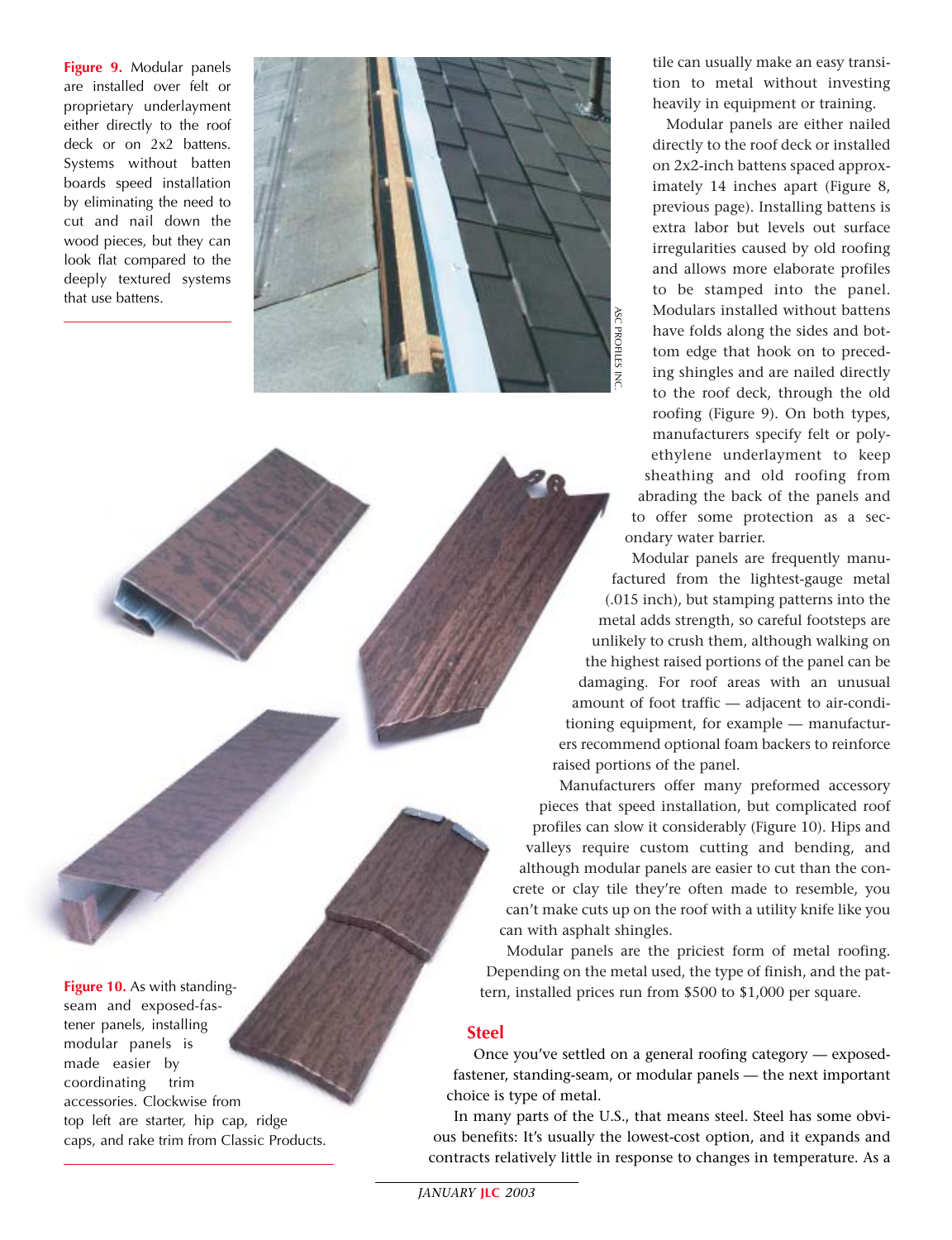result, it can be used in continuous lengths of as much as 36 feet without the risk of panel deformation or elongation of fastener holes. And while steel's susceptibility to rust has limited its use for some residential applications, recent developments in protective finishes and rust-resistant alloys have made it appealing to consumers and specifiers who might not have considered a steel roof in the past.

*Galvanizing.* One time-tested approach to protecting steel from rust, long used for everything from water pipes to roofing nails, is galva-

nizing, or coating with zinc. The biggest advantage zinc has over other rust-preventive coatings is its ability to heal itself. When galvanized material is exposed to water, tiny amounts of dissolved zinc flow to scratches, cut edges, and other areas where the base metal is exposed, preventing the underlying steel from rusting.

This fluidity eventually exposes the steel, leaving it at the mercy of the elements, but the thicker the coating, the longer the protection will last. The Metal Roof Alliance recommends that a steel roof have a zinc coating rated at G-90 or better, which translates to .9 ounces of zinc per square foot. In most areas, unpainted G-90 galvanized steel should last about 30 years before corrosion becomes visible, according to Fabral's Troy Thomas. But in coastal and industrial areas, 15 to 20 years is a more realistic expectation. Galvanized steel is widely available preformed into a variety of exposed-fastener panels and as coil stock suitable for fabricating into standing-seam roofing.

*Let it rust.* Oddly enough, some consumers actually prefer the appearance of rusted steel. The rusted look is

especially popular in resort areas in the western mountains, where the rustic "mining town" look is in style. Some roofers use locally manufactured exposed-fastener panels made from plain, ungalvanized steel, sometimes washing them with a vinegar solution after installation to speed the development of a uniform coating of rust (Figure 11). Although the unprotected roofing will eventually rust through, advocates of this approach claim that it provides a reasonably long-lasting roof in dry climates.

A more conservative approach to rusted roofing is to use Cor-Ten steel, which is a chromium- and nickel-rich alloy often used for bridges and guardrails. When



**Figure 11.** Using uncoated or Cor-Ten steel roofing helps new buildings fit in with historic surroundings. This exposed-fastener roof uses plain cold-rolled steel, but Cor-Ten steel, more traditionally used on bridges and guardrails, creates a similar look.



**Figure 12.** Improved paints have boosted the popularity of metal roofing by promising 30-year maintenance-free good looks. Most exposed-fastener and standing-seam panel producers offer 20 or more standard colors. Modular manufacturers offer fewer choices (5 to 10), but makers of both types offer custom colors for an upcharge.

*JANUARY* **JLC** *2003*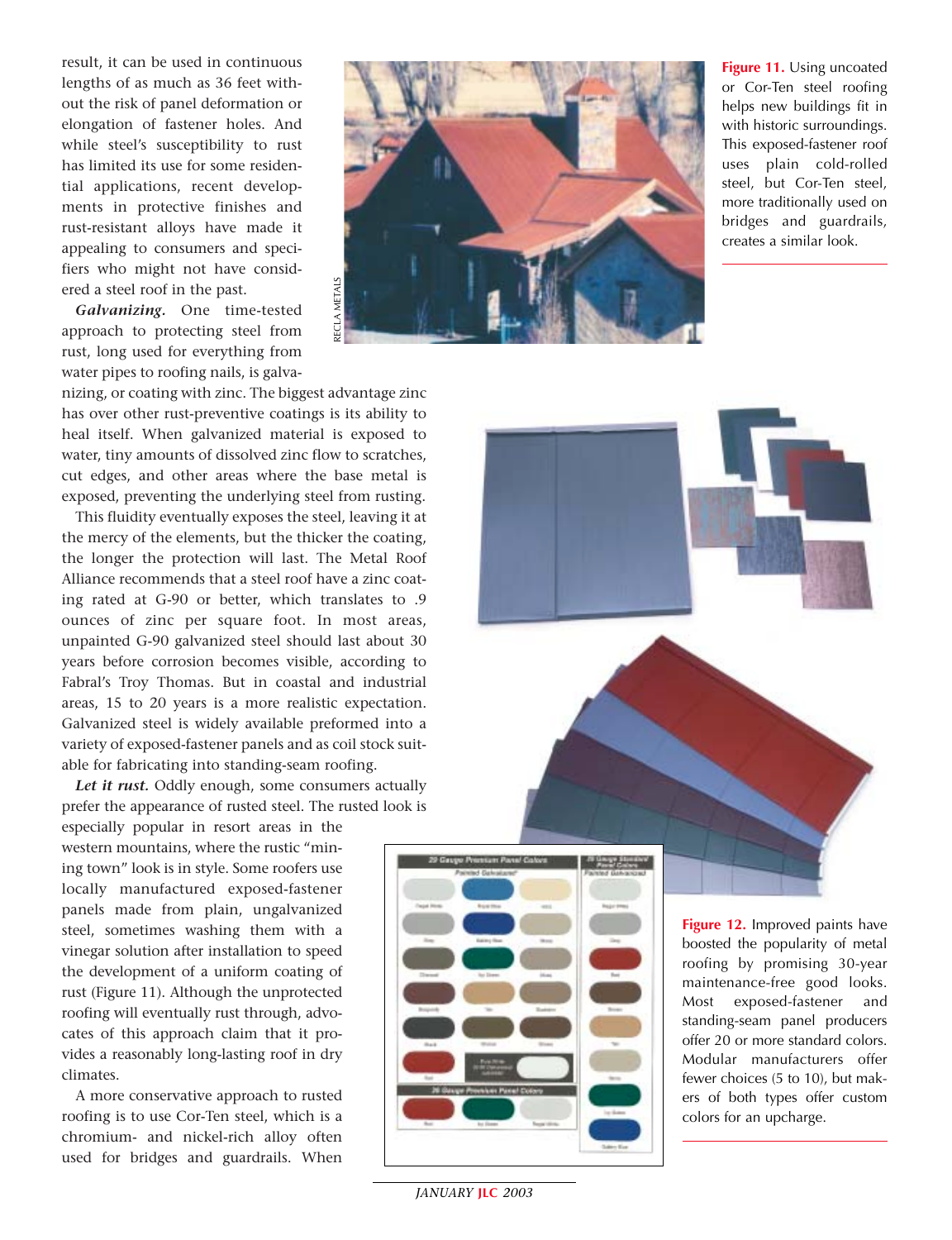

**Figure 13.** Stone coating uses granules like those found on asphalt roofing to add a wear-resistant surface that won't fade. Products like these from Metro Roof Products also offer excellent hail resistance; homeowners installing them in hail-prone Texas receive mandated insurance discounts.

exposed to weather, Cor-Ten quickly develops a surface layer of rust that also serves to protect the metal beneath from damage.

*Aluminum and aluminum-zinc coatings.* Aluminized coatings formulated for steel are extremely corrosion resistant, generally last longer than galvanizing, and reflect heat well, reducing cooling requirements. Unlike galvanizing, though, aluminized coatings are not self healing. The material must be handled very carefully, because any scratches in the surface will provide a potential foothold for rust. Cut edges are also susceptible to rust.

Galvalume and Zincalume coatings, two similar proprietary products, combine the durability and reflectivity of aluminum coatings with the "flowability" of traditional galvanizing. Both are about 55% aluminum and 45% zinc, and they share a life expectancy of 40 to 50 years under normal atmospheric conditions. They cost about 5% to 10% more than G-90 galvanized roofing.

*Roof paints.* Not everyone likes the look of bare metal, so the development of improved paints and coatings makes metal roofing an attractive choice to more buyers than ever before (Figure 12, previous page). Unlike site-applied paints, most modern factory-applied finishes are tough and flexible enough to withstand the sharp bends required of standing-seam roofing.

The least expensive coatings are polyester resins, which have a glossy finish to begin with but quickly lose their brilliance, typically within five years. Polyester coatings are widely used on screw-down panels because of their low cost. Jerry Iselin of Metal Roof Specialties says the problem with the less expensive paints is not that they crack or peel but that they fade faster. He advises clients who want a less expensive paint system to choose light colors. "If I pick a bright red roof and it turns pink, I'm going to be more upset than if I have a tan roof and it turns a lighter shade of tan," he says. Another problem of cheaper paint finishes is that they seldom weather uniformly; solarfacing elevations show fading and damage first.

Silicone-modified polymers are polyester resins with silicone additives to improve their durability. These coatings have better fade resistance than unmodified polyester, and their 30-year durability approaches the life span of fluoropolymers, the best-performing paint finishes.

*Fluoropolymers.* Commonly referred to by their trade names, Kynar 500 and Hylar 5000, fluoropolymers are less shiny than polyester finishes, but they offer excellent protection against fading and chalking. Fluoropolymer finishes also resist the damaging effects of pollution and salt spray better than other paints. Warranties that protect against chipping, cracking, and peeling for 25 years or longer are common, often with prorated guarantees against fading for 10 to 20 years. Warranty protection for fluoropolymers typically limits fading to 5 Hunter units in the first 10 to 20 years (one Hunter unit is the smallest change in color detectable by the average person). A disadvantage to fluoropolymer finishes is that they are softer than siliconized-polyester systems, increasing the likelihood of paint damage during installation, and sometimes frustrating crews who are used to working with polyester-based paint systems.

*Stone coating,* which originated in New Zealand and Australia, uses an acrylic resin to bond ceramic granules — much like those on asphalt shingles — to the metal surface (Figure 13). Stone-coated pan-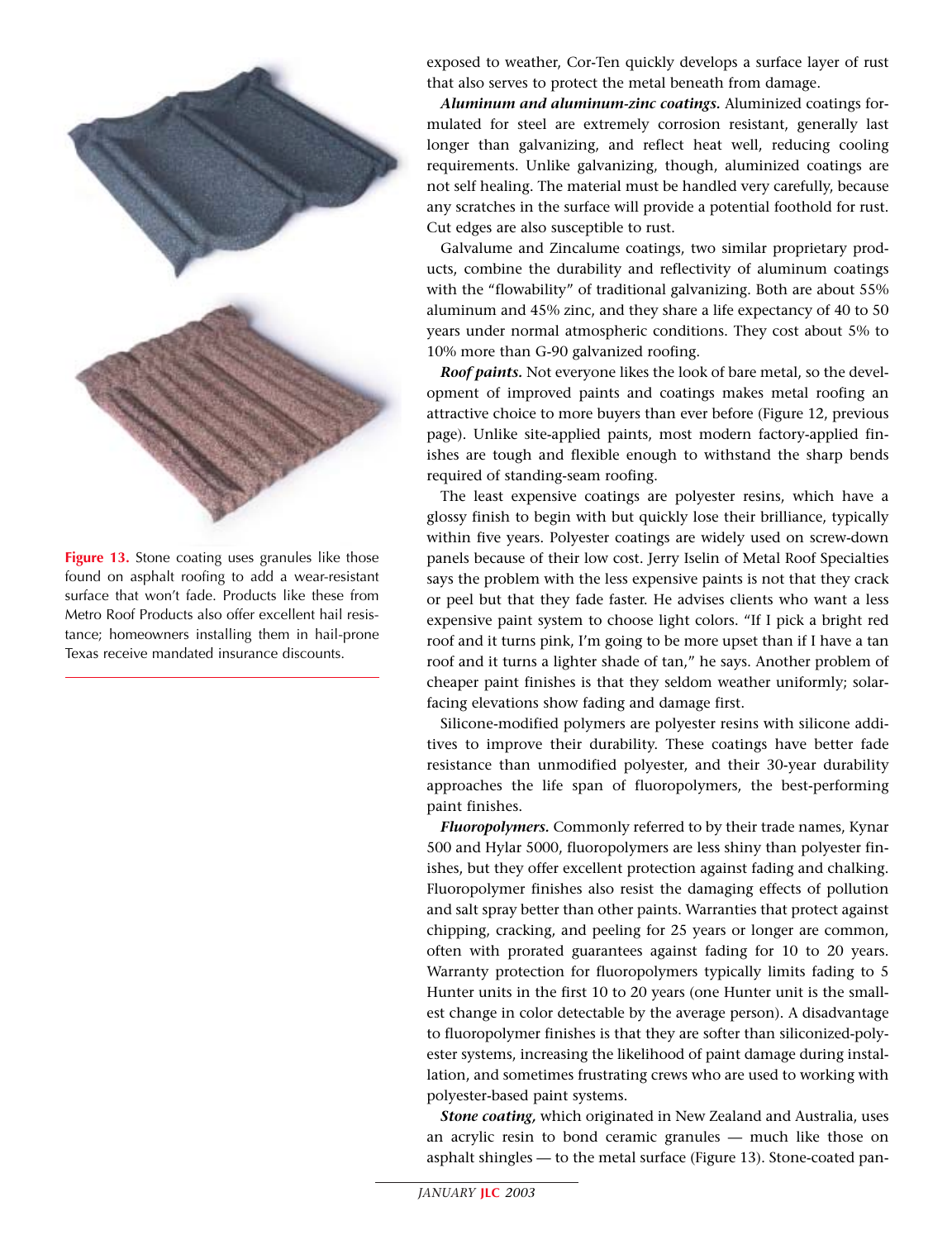els offer good resistance to hail damage and frequently carry UL's highest hail damage resistance rating, class-4. Although hail may still cause dents, manufacturers claim that they're seldom visible from more than 6 feet away and do not affect a roof's ability to shed water. Customers seeking insurance discounts must sign a waiver freeing insurers from claims for "cosmetic damage."

No matter what paint finish you choose, engineers suggest a neutralcure silicone or one-part polyurethane for caulking and sealing, because the cheaper acid-cure silicones (which smell like vinegar) damage paint and protective coatings. End laps and side laps should be sealed with butyl sealant or tape because they absorb panel movement best.

# **Aluminum**

While aluminum typically costs more than steel, aluminum roofing panels have a strong following in coastal and southern regions because their natural reflectivity helps reduce cooling costs. Also, aluminum's natural resistance to rust means the corrosion protection can't wear off or be damaged from rough handling like protective coatings on steel. For customers who don't want a bright, reflective finish, aluminum coil stock and exposed-fastener panels are available with the same factory-applied paint finishes found on steel. Aluminum and steel modular panels are typically painted with a Kynar or Hylar finish. Aluminum has the highest coefficient of expansion of any commonly used metal roofing material, so exposed-fastener panels should be limited to 16 feet. Also, aluminum panels will corrode when installed directly on pressure-treated lumber without an underlayment.

# **Specialty Metals**

Although steel and aluminum are by far the most common residential metal roofing materials, other metals are occasionally used for special effect, although the relatively high prices of most of these options limit their use. Most are available as coil stock for standingseam applications, but some, such as copper, are also available as shingles or modular panels.

*Terne.* Thanks to its durability, terne-coated steel — which consists of sheet steel coated with a lead-tin alloy — has been a highly regarded material for nearly two centuries. Because of health concerns associated with its lead content, original terne roofing is no longer manufactured, but it has recently been replaced by a new zinc-tin formulation called Terne II from Follansbee Steel in Follansbee, W.V.

Terne II still has one substantial drawback of the original terne: It must be painted soon after installation and repainted every eight years thereafter, or rust will bleed through the plating. As a result, it's less popular than prepainted steel or aluminum for most applications, although it's a more historically appropriate alternative for replacing an original terne roof. Follansbee also makes a terne coating on a stainless-steel base, called TCS II, which never needs painting; but the cost is so high that its use is pretty much limited to commercial projects.

*Copper.* Sheet copper is another material sometimes used for highend roofing jobs. Copper is traditionally formed in standing-seam panels, but more recently it's been available in modular panels and shingles (Figure 14). It can be soldered for difficult flashings and lowslope applications, but perhaps the greatest advantage of copper is that it doesn't rely on coatings or paint finishes for corrosion resis-



**Figure 14.** Copper, used for centuries to make longlasting standing-seam panels, has more recently lent its longevity and beautiful coloration to shinglestyle panels like these from Zappone. The locking hems on these shingles, also found on steel and aluminum styles, give them unsurpassed wind resistance.



**Figure 15.** Offering the greatest corrosion protection possible, recently introduced stainless modular shingles look modern and seem ideal for coastal areas, where salt spray corrodes other metals.